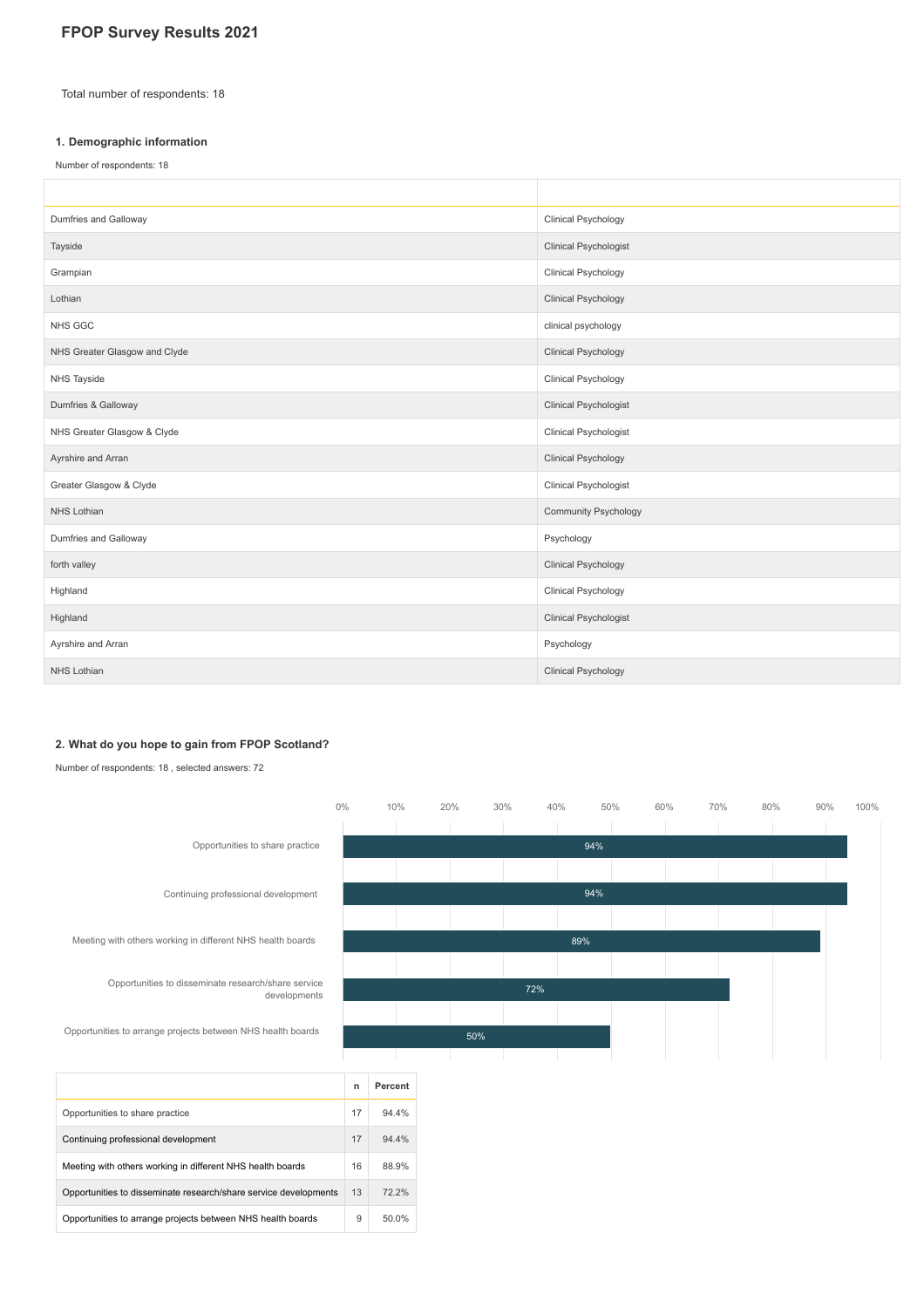## **3. How frequently should the FPOP Scotland Network meet?**

Number of respondents: 18



#### **4. If meetings are being held over a half day, would you prefer...**

Number of respondents: 17

|           | $0\%$        |         | 5% | 10%<br>15% |     | 20% | 25%<br>30% |     | 35% | 40% | 45% | 50% | 55%<br>60% | 65% |
|-----------|--------------|---------|----|------------|-----|-----|------------|-----|-----|-----|-----|-----|------------|-----|
|           |              |         |    |            |     |     |            |     |     |     |     |     |            |     |
| Morning   |              |         |    |            |     |     |            | 65% |     |     |     |     |            |     |
|           |              |         |    |            |     |     |            |     |     |     |     |     |            |     |
| Afternoon |              |         |    |            | 35% |     |            |     |     |     |     |     |            |     |
|           |              |         |    |            |     |     |            |     |     |     |     |     |            |     |
|           |              |         |    |            |     |     |            |     |     |     |     |     |            |     |
|           | $\mathsf{n}$ | Percent |    |            |     |     |            |     |     |     |     |     |            |     |
| Morning   | 11           | 64.7%   |    |            |     |     |            |     |     |     |     |     |            |     |
| Afternoon | 6            | 35.3%   |    |            |     |     |            |     |     |     |     |     |            |     |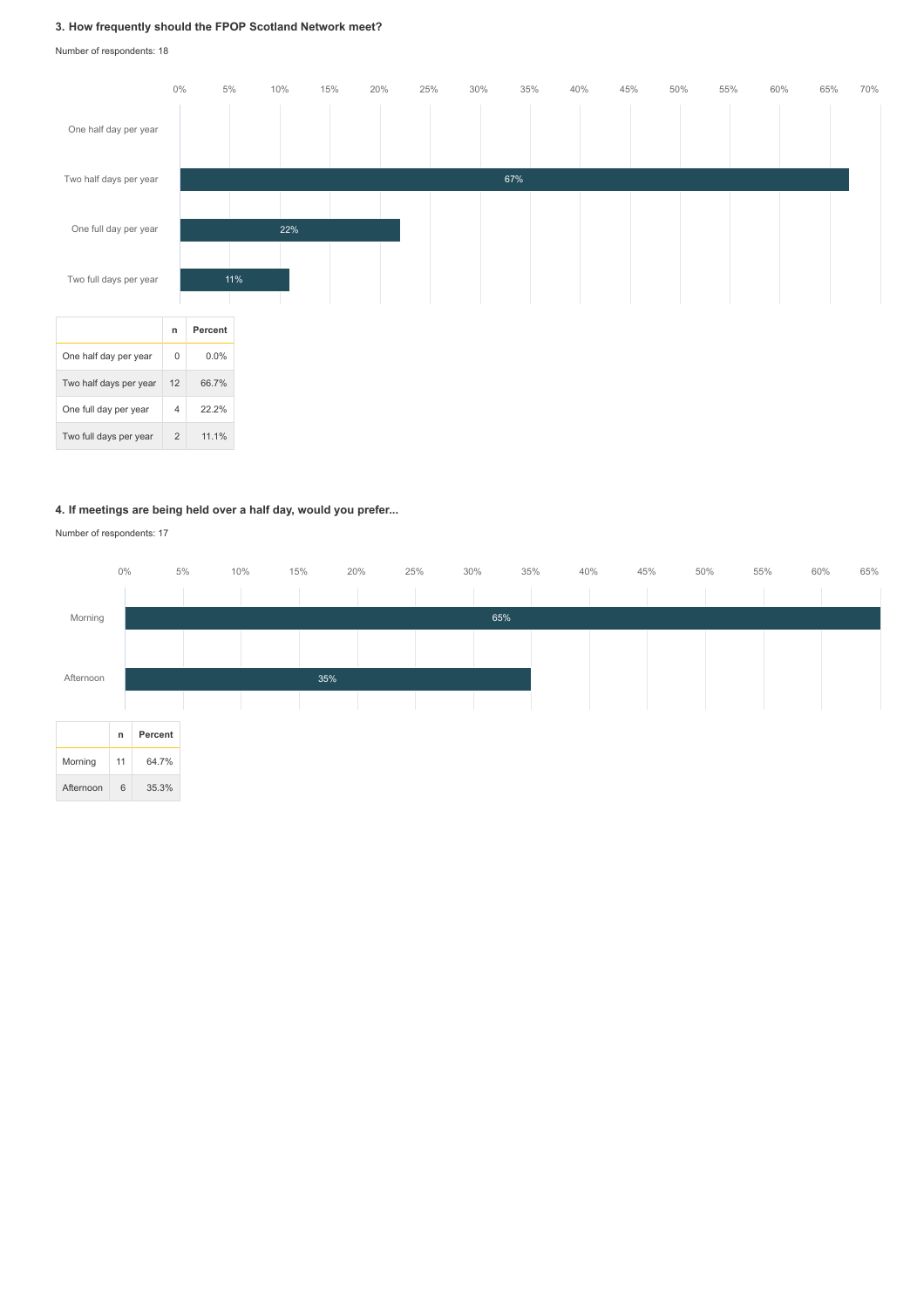## **5. What day(s) of the week are best for you to attend meetings/events?**

Number of respondents: 18 , selected answers: 44



#### **6. Would you prefer meetings to be...**

Number of respondents: 18

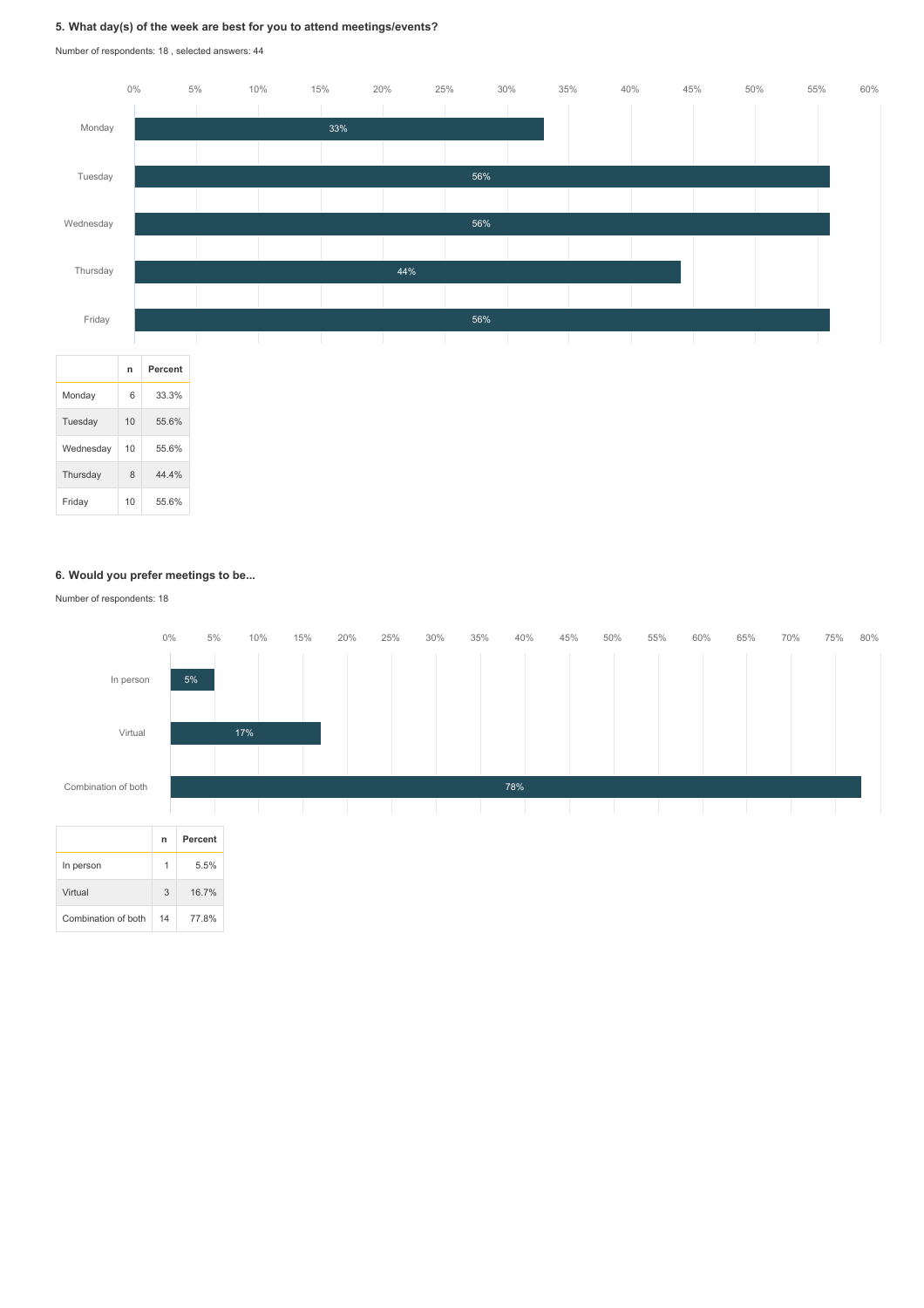## **7. Are there any factors that would make it difficult for you to attend meetings?**

Number of respondents: 12

| <b>Responses</b>                                                                                                                                                                                                                                               |
|----------------------------------------------------------------------------------------------------------------------------------------------------------------------------------------------------------------------------------------------------------------|
| Part time working hours but if meetings are alternated mornings/afternoons I should be able to attend at least one!                                                                                                                                            |
| Location if in person could be a barrier, depending on clinical demands and time required to be away from those. Clinical activity generally, but with enough advance notice planning could be made<br>around this                                             |
| Travel Part-time working hours                                                                                                                                                                                                                                 |
| Just the usual!                                                                                                                                                                                                                                                |
| Caseload Busy, split post                                                                                                                                                                                                                                      |
| If in person meetings - depending on location, travel time may be an issue. If full days this would be less of an issue.                                                                                                                                       |
| Competing demands with clinical work Time to travel if meeting in person                                                                                                                                                                                       |
| Would like to see more focus on partnership with people outwith NHS, especially at the moment when we're forming community led partnerships with NHS and new service delivery models. Lots to<br>learn from each other and opportunities to make a difference. |
| Time                                                                                                                                                                                                                                                           |
| The usual systemic pressures of working practices                                                                                                                                                                                                              |
| Proximity to train station makes attendance much easier                                                                                                                                                                                                        |
| Work demands Clinic times                                                                                                                                                                                                                                      |

#### **8. What sort of events would you be interested in?**

Number of respondents: 18 , selected answers: 73

|                                                                                                  | $0\%$ | 10%    | 20% | 30% | 40%     |     | 50%  | 60% | 70% | 80% | 90% | 100% |
|--------------------------------------------------------------------------------------------------|-------|--------|-----|-----|---------|-----|------|-----|-----|-----|-----|------|
| Themed days (e.g. with presentations from different NHS                                          |       |        |     |     |         |     |      |     |     |     |     |      |
| Health Boards)                                                                                   |       |        |     |     | 67%     |     |      |     |     |     |     |      |
|                                                                                                  |       |        |     |     |         |     |      |     |     |     |     |      |
| Workshops on specific topics                                                                     |       |        |     |     |         |     | 100% |     |     |     |     |      |
|                                                                                                  |       |        |     |     |         |     |      |     |     |     |     |      |
| An annual FPOP Scotland conference (sharing<br>research/developments from each NHS Health Board) |       |        |     |     |         |     |      |     |     |     |     |      |
|                                                                                                  |       |        |     |     |         |     |      |     |     |     |     |      |
| Training from external speakers (may be additional cost<br>attached)                             |       |        |     |     |         | 89% |      |     |     |     |     |      |
|                                                                                                  |       |        |     |     |         |     |      |     |     |     |     |      |
| Update from Health Board areas/Networking event (sharing<br>ideas, projects and innovations)     |       | 78%    |     |     |         |     |      |     |     |     |     |      |
|                                                                                                  |       |        |     |     |         |     |      |     |     |     |     |      |
|                                                                                                  |       |        |     | n   | Percent |     |      |     |     |     |     |      |
| Themed days (e.g. with presentations from different NHS Health Boards)                           |       |        |     | 12  | 66.7%   |     |      |     |     |     |     |      |
| Workshops on specific topics                                                                     | 18    | 100.0% |     |     |         |     |      |     |     |     |     |      |
| An annual FPOP Scotland conference (sharing research/developments from each NHS Health Board)    | 13    | 72.2%  |     |     |         |     |      |     |     |     |     |      |
| Training from external speakers (may be additional cost attached)                                | 16    | 88.9%  |     |     |         |     |      |     |     |     |     |      |
| Update from Health Board areas/Networking event (sharing ideas, projects and innovations)        | 14    | 77.8%  |     |     |         |     |      |     |     |     |     |      |